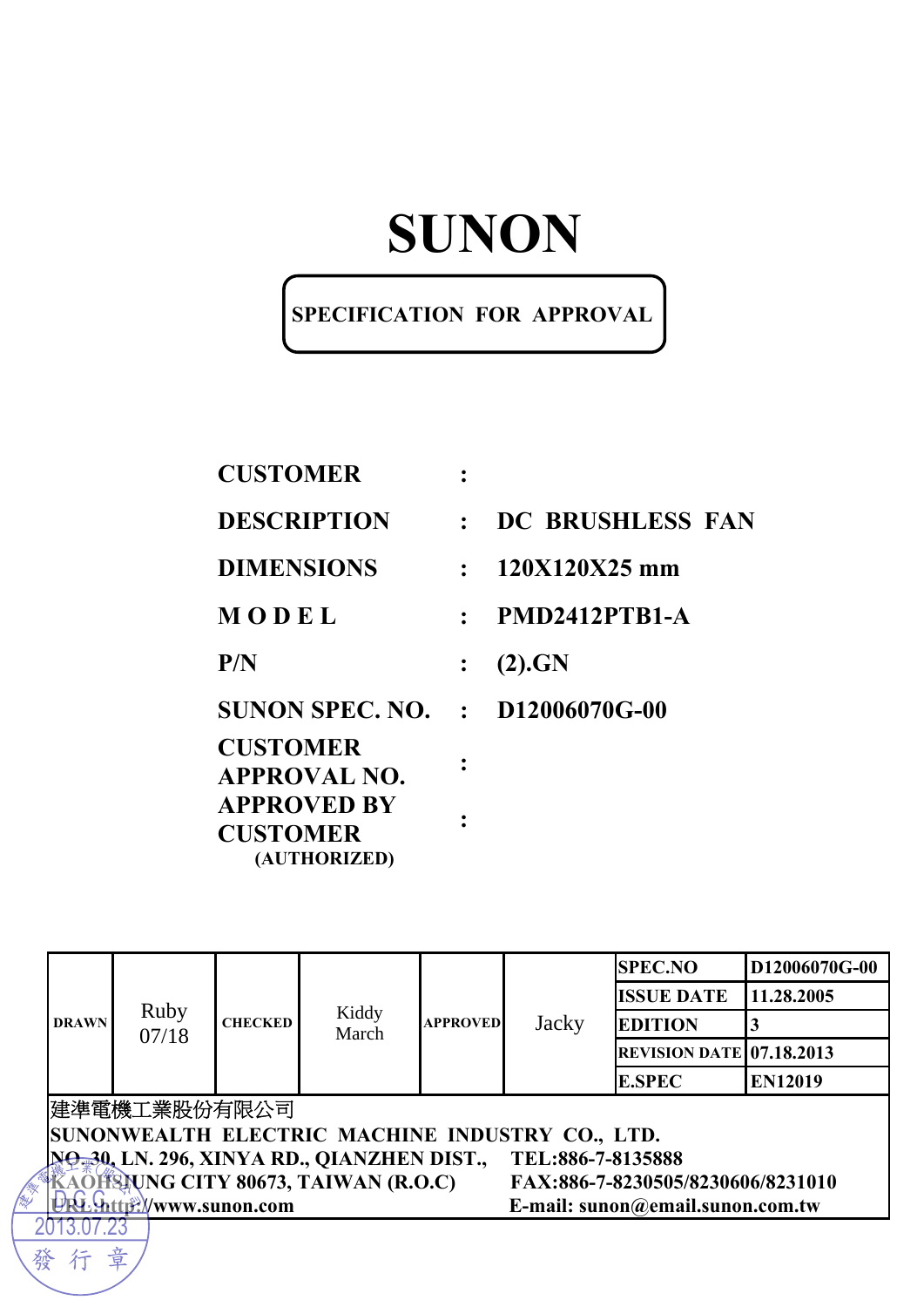### **SUNON**

| <b>DC BRUSHLESS FAN</b><br>MODEL : PMD2412PTB1-A |                      |                   |                                               |                                                   |  |  |
|--------------------------------------------------|----------------------|-------------------|-----------------------------------------------|---------------------------------------------------|--|--|
| P/N<br><b>CHARACTERISTICS</b>                    |                      | (2).GN            |                                               |                                                   |  |  |
| 1. Motor Design                                  |                      |                   | DC brushless 4 pole motor design.             |                                                   |  |  |
| <b>2. Insulation Resistance</b>                  | $\ddot{\phantom{a}}$ |                   |                                               | More than 10M ohm between internal stator and     |  |  |
|                                                  |                      |                   | lead wire(+) measured at DC $500V$ .          |                                                   |  |  |
| 3. Dielectric Strength                           | $\ddot{\cdot}$       |                   |                                               | Applied AC 500V for one minute or AC 600V for     |  |  |
|                                                  |                      |                   | 2 seconds between housing and lead wire $(+)$ |                                                   |  |  |
| 4. Noise Level                                   | $\ddot{\cdot}$       |                   | Measured in a semi-anechoic chamber           |                                                   |  |  |
|                                                  |                      |                   | with background noise level below 15          |                                                   |  |  |
|                                                  |                      |                   |                                               | $dB(A)$ . The fan is running in free air with the |  |  |
|                                                  |                      |                   | microphone at a distance of one meter         |                                                   |  |  |
|                                                  |                      |                   | from the fan intake.                          |                                                   |  |  |
| 5. Input Power, Current & Speed                  |                      |                   | <b>Measured after continuous 10 minute</b>    |                                                   |  |  |
|                                                  |                      |                   | operation at rated voltage in clean air, and  |                                                   |  |  |
|                                                  |                      |                   | at ambient temperature of 25 degrees C.       |                                                   |  |  |
| <b>6. Tolerance</b>                              |                      |                   | $±15\%$ on rated power and current.           |                                                   |  |  |
| <b>7. Air Performance</b>                        | $\ddot{\cdot}$       |                   | Measured by a double chamber. The values      |                                                   |  |  |
|                                                  |                      |                   |                                               | are recorded when the fan speed has stabilized    |  |  |
|                                                  |                      | at rated voltage. |                                               |                                                   |  |  |
| 電機工業股份有限公司                                       |                      | <b>SPEC.NO</b>    |                                               | <b>D12006070G-00 REVISION DATE 07. 18. 2013</b>   |  |  |
|                                                  |                      | <b>ISSUE DATE</b> | 11.28.2005                                    | EDITION<br>$\vert$ 3                              |  |  |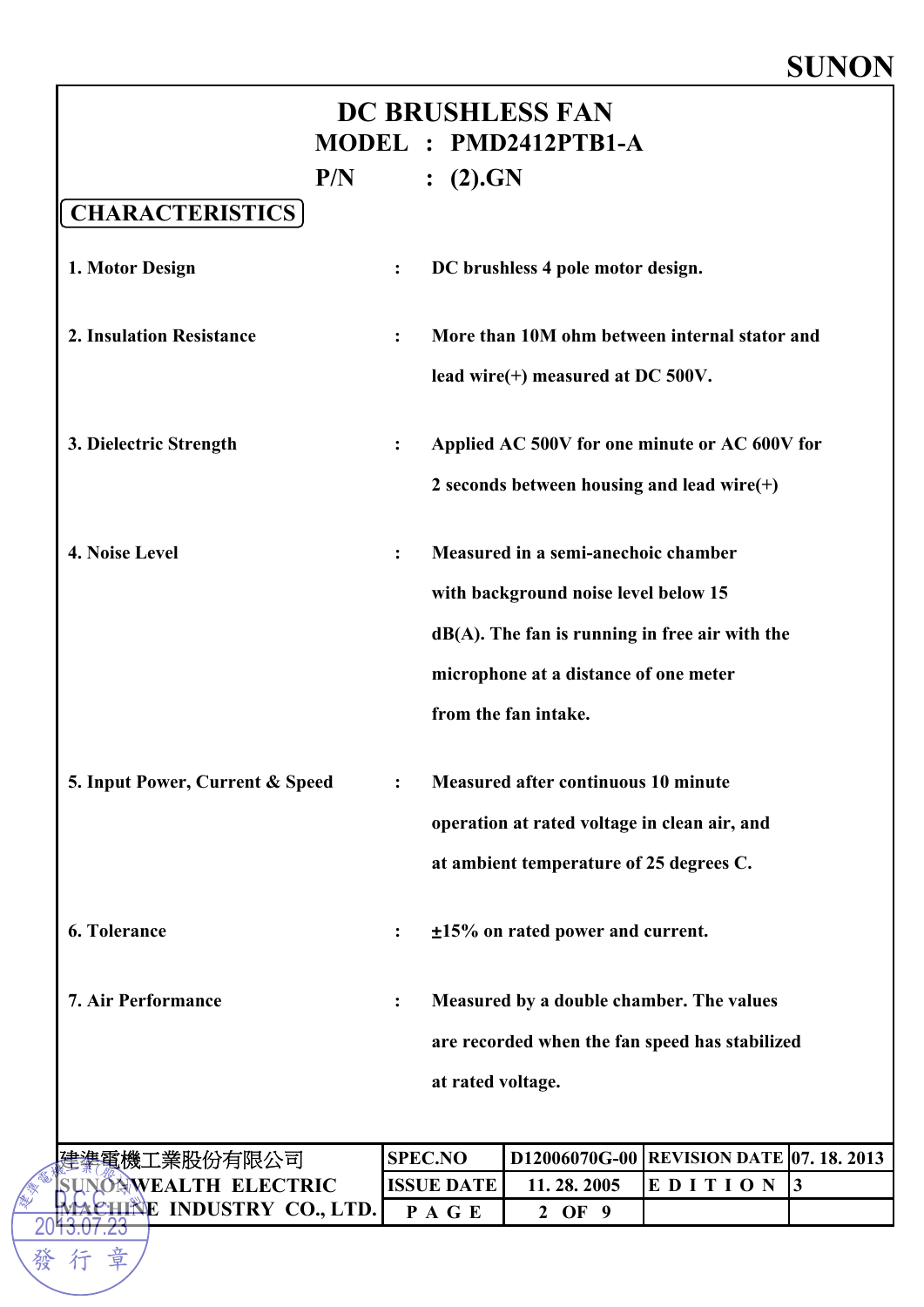### **SPECIFICATIONS**

章

行

發

| MODEL: PMD2412PTB1-A                |                                                                                                                                                                                                                                                                                                                                                            |
|-------------------------------------|------------------------------------------------------------------------------------------------------------------------------------------------------------------------------------------------------------------------------------------------------------------------------------------------------------------------------------------------------------|
| P/N<br>(2).GN<br>1-1. Rated Voltage | $: 24 \text{ VDC}$                                                                                                                                                                                                                                                                                                                                         |
| 1-2. Operating Voltage Range        | $: 10 - 27.6$ VDC                                                                                                                                                                                                                                                                                                                                          |
| 1-3. Starting Voltage               | : 10 VDC (25 deg. C POWER ON/OFF)                                                                                                                                                                                                                                                                                                                          |
| 1-4. Rated Speed                    | : $4500$ RPM $\pm 10\%$                                                                                                                                                                                                                                                                                                                                    |
| 1-5. Air Delivery                   | : 150 CFM                                                                                                                                                                                                                                                                                                                                                  |
| 1-6. Static Pressure                | : $0.62$ Inch-H <sub>2</sub> O                                                                                                                                                                                                                                                                                                                             |
| 1-7. Rated Current                  | $: 490 \text{ mA}$                                                                                                                                                                                                                                                                                                                                         |
| 1-8. Rated Power                    | : 11.8 WATTS                                                                                                                                                                                                                                                                                                                                               |
| 1-9. Noise Level                    | $: 54 \text{ dB}(A)$                                                                                                                                                                                                                                                                                                                                       |
| 1-10. Direction of Rotation         | : Counter-clockwise viewed from front of fan blade                                                                                                                                                                                                                                                                                                         |
| 1-11. Operating Temperature         | $: -10$ to $+70$ deg. C                                                                                                                                                                                                                                                                                                                                    |
| 1-12. Storage Temperature           | $\therefore$ -40 to +70 deg. C                                                                                                                                                                                                                                                                                                                             |
| 1-13. Bearing System                | <b>Precision ball bearing system</b>                                                                                                                                                                                                                                                                                                                       |
| 1-14. Weight                        | : 220 g                                                                                                                                                                                                                                                                                                                                                    |
| 1-15. Safety                        | <b>UL/CUR/TUV/CE Approvals</b>                                                                                                                                                                                                                                                                                                                             |
| 1-16. Protection                    | ⊠Automatic Restart Capability<br>$\ddot{\cdot}$<br>Note: In a situation where the fan is locked by an external force while<br>the electricity is on, an increase in coil temperature will be prevented<br>by temporarily turning off the electrical power to the motor. The fan<br>will automatically restart when the locked rotor condition is released. |

 **Polarity Protection**

| 準電機工業股份有限公司                       | <b>SPEC.NO</b> |            | D12006070G-00   REVISION DATE 07. 18. 2013 |  |  |
|-----------------------------------|----------------|------------|--------------------------------------------|--|--|
| <b>ENVEALTH ELECTRIC</b>          | IISSUE DATE    | 11.28.2005 |                                            |  |  |
| <b>MACHINE INDUSTRY CO., LTD.</b> |                | OF         |                                            |  |  |
|                                   |                |            |                                            |  |  |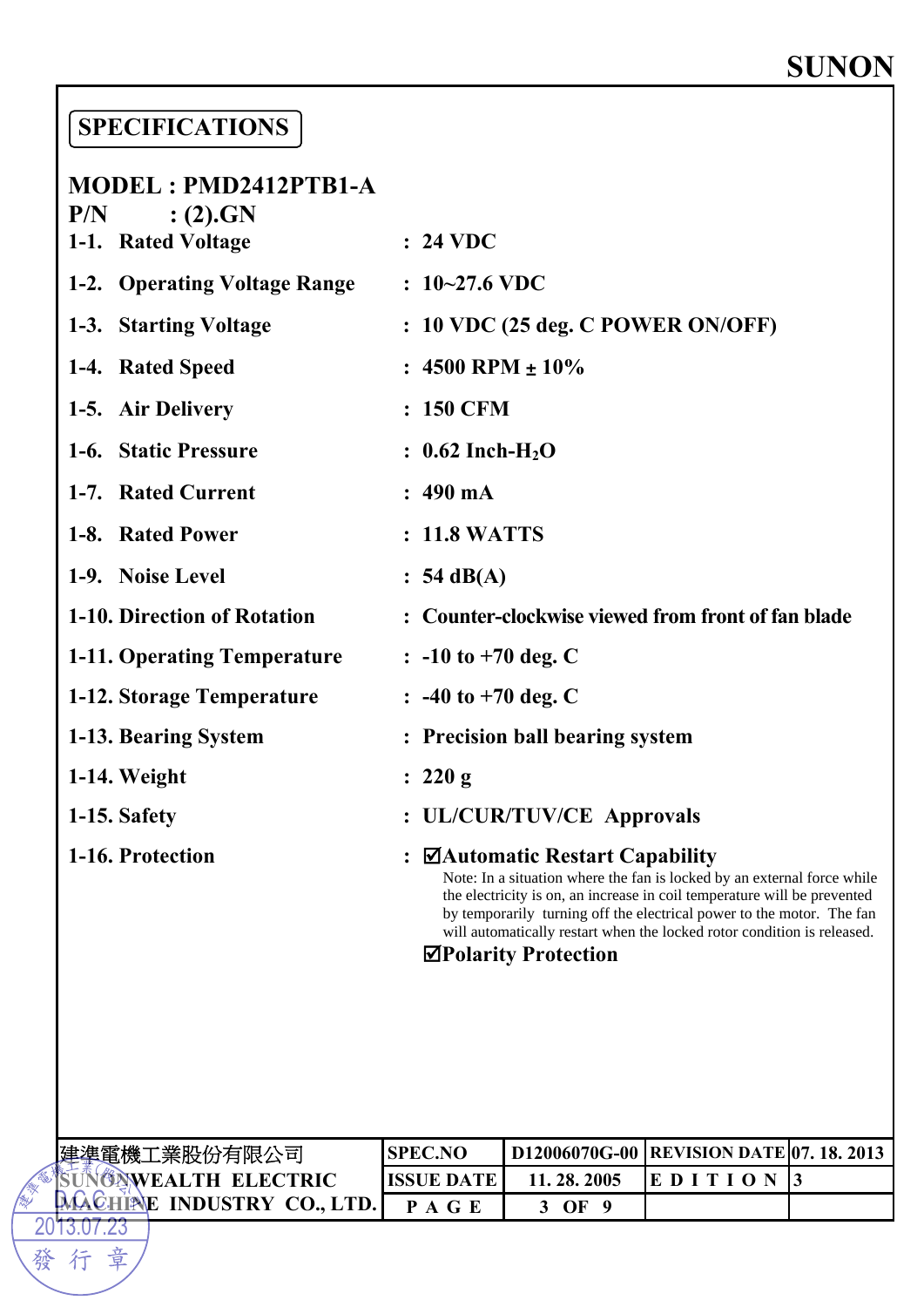# **MODEL : PMD2412PTB1-A P/N : (2).GN**

## **PERFORMANCE CURVES**

**STATIC PRESSURE** 



行

20

發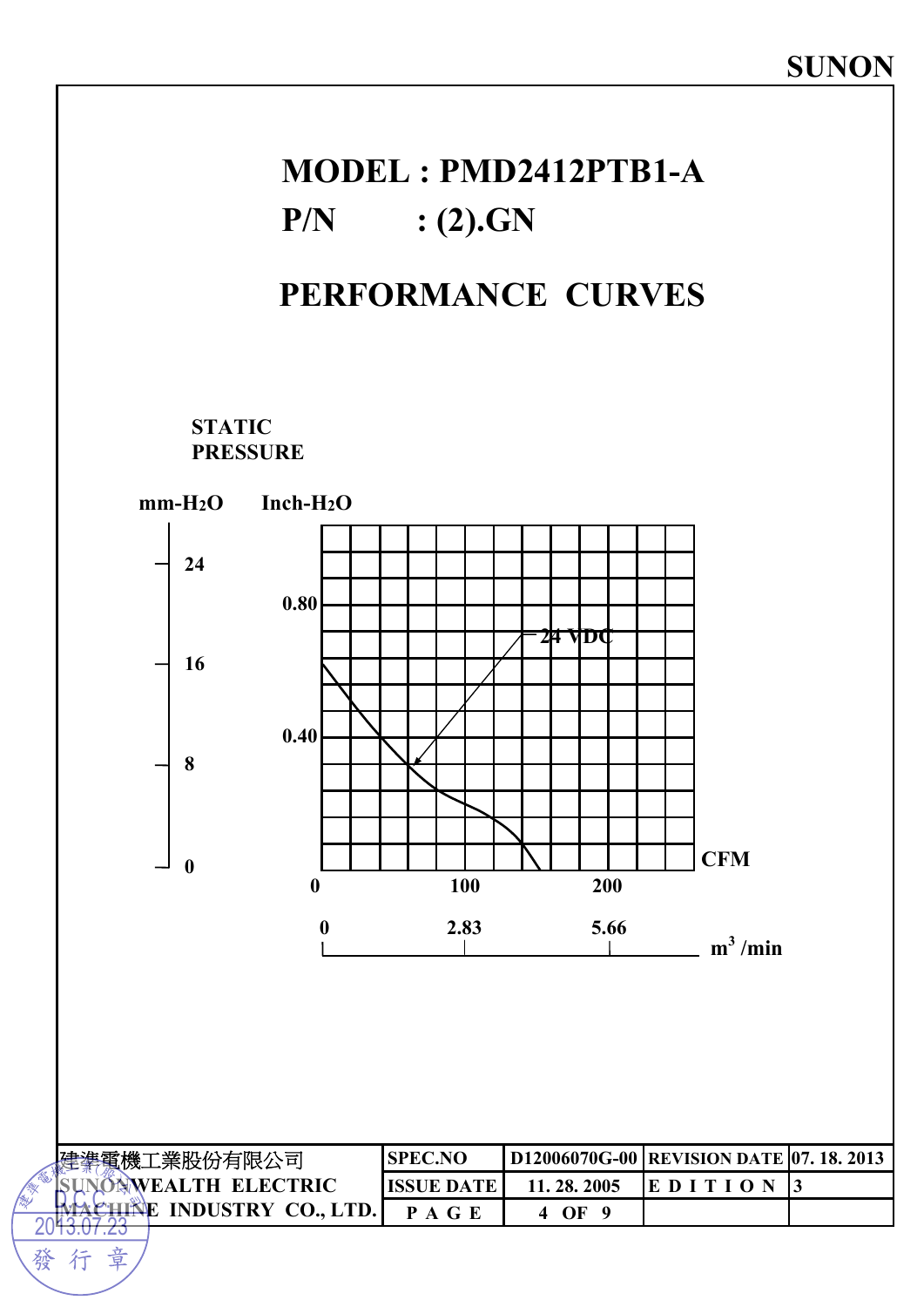### **MATERIAL**

- 
- 
- 



# **DIMENSIONS**



- **1. Air Flow Direction: Toward label side.**
- **2. Best Mounting Direction: Any orientation.**

**UNIT**:**mm**

| ℡黽機工業股份有限公司                                   | <b>ISPEC.NO</b>    |            | D12006070G-00 REVISION DATE 07. 18. 2013 |  |
|-----------------------------------------------|--------------------|------------|------------------------------------------|--|
| <b>EXWEALTH ELECTRIC</b>                      | <b>IISSUE DATE</b> | 11.28.2005 | IE D I T                                 |  |
| <b>INDUSTRY CO., LTD.</b><br><b>EMA CHINE</b> |                    | ОF         |                                          |  |
|                                               |                    |            |                                          |  |

發

章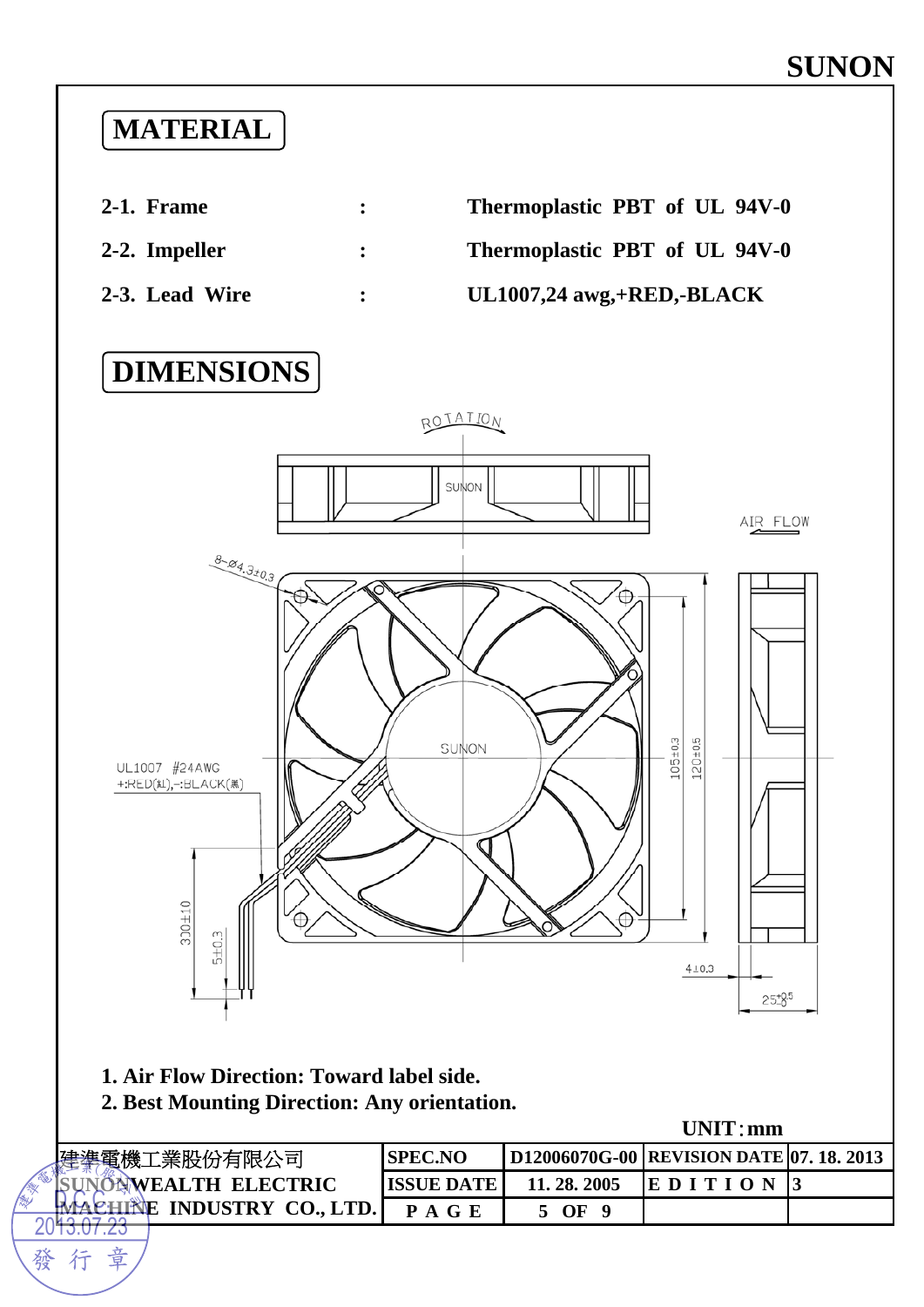# **Notes**

#### Ⅰ.**SAFETY**

- **1. DO NOT use or operate this fan in excess of the limitations set forth in this specification. SUNON is not responsible for the non-performance of this fan and/or any damages resulting from its use, if it is not used or operated in accordance with the specifications.**
- **2. SUNON recommends adding a protection circuit to the product or application in which this fan is installed, such as a thermo-fuse, or current-fuse or thermoprotector. The failure to use such a device may result in smoke, fire, electric shock by insulation degradation in cases of motor lead short circuit, overload, or over voltage, and/or other failure.**
- **3. SUNON recommends installing a protection device to the product or application in which this fan is installed if there is a possibility of reverseconnection between VDC (+) and GND (-). The failure to install such a device may result in smoke, fire, and/or destruction, although these conditions may not manifest immediately.**
- **4. This fan must be installed and used in compliance with all applicable safety standards and regulations.**
- **5. Use proper care when handling and/or installing this fan. Improper handling or installation of this fan may cause damage that could result in unsafe conditions.**
- **6. Use proper care during installation and/or wiring. Failure to use proper care may cause damage to certain components of the fan including, but not limited to, the coil and lead wires, which could result in smoke and/or fire.**
- **7. DO NOT use power or ground PWM to control the fan speed. If the fan speed needs to be adjusted, please contact SUNON to customize the product design for your application.**
- **8. For critical or extreme environments, including non stop operation, please contact SUNON and we will gladly provide assistance with your product selection to ensure an appropriate cooling product for your application.**

| <u>「</u> 建準電機工業股份有限公司        | <b>SPEC.NO</b> |            | D12006070G-00 REVISION DATE 07. 18. 2013 |  |
|------------------------------|----------------|------------|------------------------------------------|--|
| <b>ISUNONWEALTH ELECTRIC</b> | IISSUE DATE I  | 11.28.2005 | <b>IE DITION</b>                         |  |
| E INDUSTRY CO., LTD.         | P A G E        | OF         |                                          |  |
|                              |                |            |                                          |  |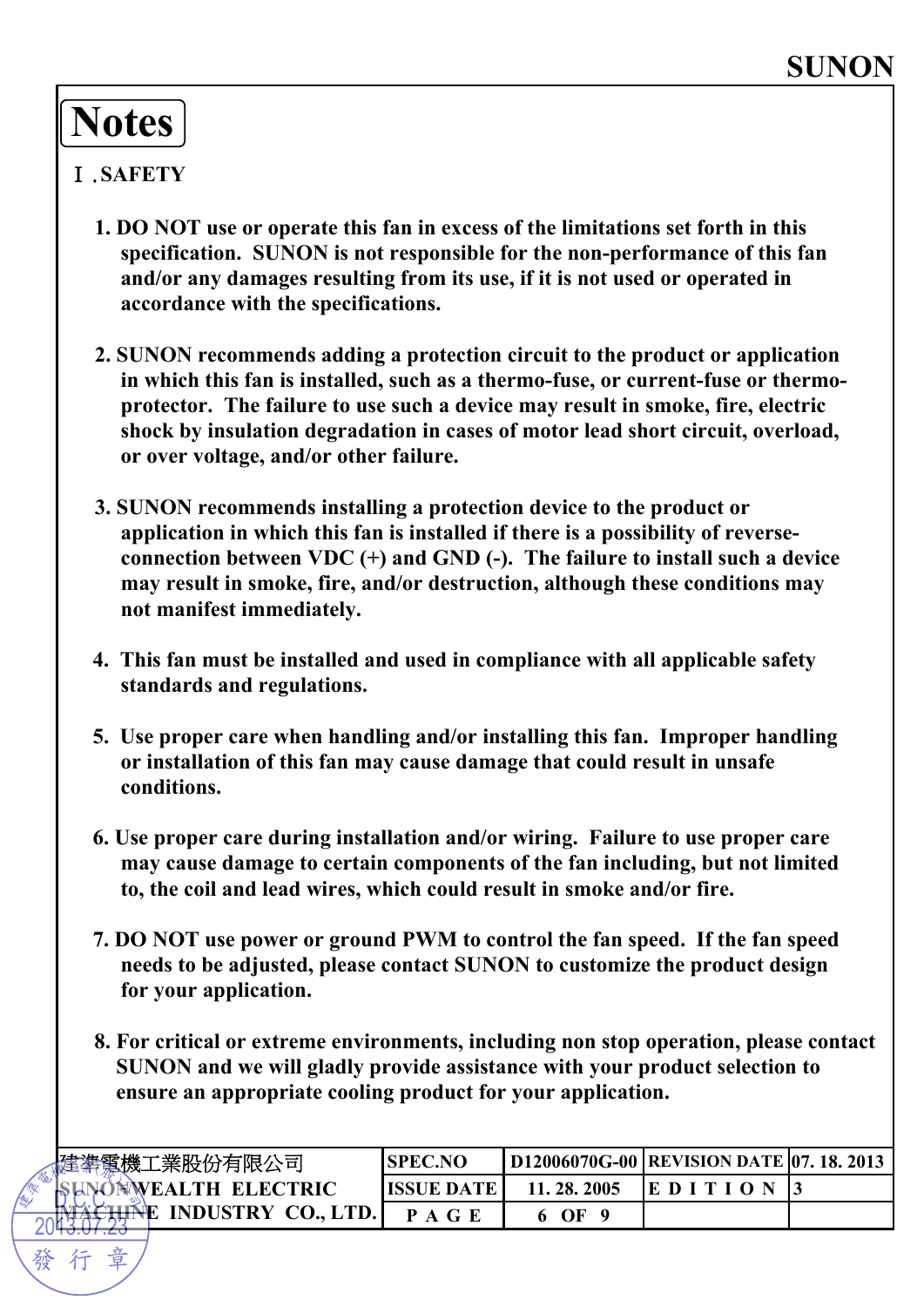# **Notes**

#### **II. SPECIFICATION MODIFICATION**

- **1. SUNON offers engineering assistance on fan installation and cooling system design.**
- **2. All changes, modifications and/or revisions to the specifications, if any, are incorporated in the attached specifications.**
- **3. No changes, modifications and/or revisions to these specifications are effective absent agreement, by both SUNON and the customer, in writing.**
- **4. This fan will be shipped in accordance with the attached specification unless SUNON and the customer have agreed otherwise, in writing, as specified in Paragraph 3, above.**

#### **III. OTHER**

- **1. When building your device, please examine thoroughly any variation of EMC, temperature rise, life data, quality, etc. of this product by shock/drop/vibration testing, etc. If there are any problems or accidents in connection with this product, it should be mutually discussed and examined.**
- **2. Use proper care when handling this fan. Components such as fan holders or bearings may be damaged, if touched with fingers or other objects. Additionally, static electricity (ESD) may damage the internal circuits of the fan.**
- **3. DO NOT operate this fan in proximity to hazardous materials such as organic silicon, cyanogens, formalin, phenol, or corrosive gas environments including, but**  not limited to,  $H_2S$ ,  $SO_2$ ,  $NO_2$ , or  $Cl_2$ .
- **4. SUNON recommends that you protect this fan from exposure to outside elements such as dust, condensation, humidity or insects. Exposure of this fan to outside elements such as dust, condensation, humidity or insects may affect its performance and may cause safety hazards. SUNON does not warrant against damage to the product caused by outside elements.**

| 蜜機工業股份有限公司                   | <b>SPEC.NO</b> |              | <b>D12006070G-00 REVISION DATE 07. 18. 2013</b> |  |
|------------------------------|----------------|--------------|-------------------------------------------------|--|
| <b>ISUNONWEALTH ELECTRIC</b> | IISSUE DATE    | 11, 28, 2005 | <b>IEDIT</b>                                    |  |
| <b>INDUSTRY CO., LTD.</b>    | <b>PAGE</b>    | OF 9         |                                                 |  |
|                              |                |              |                                                 |  |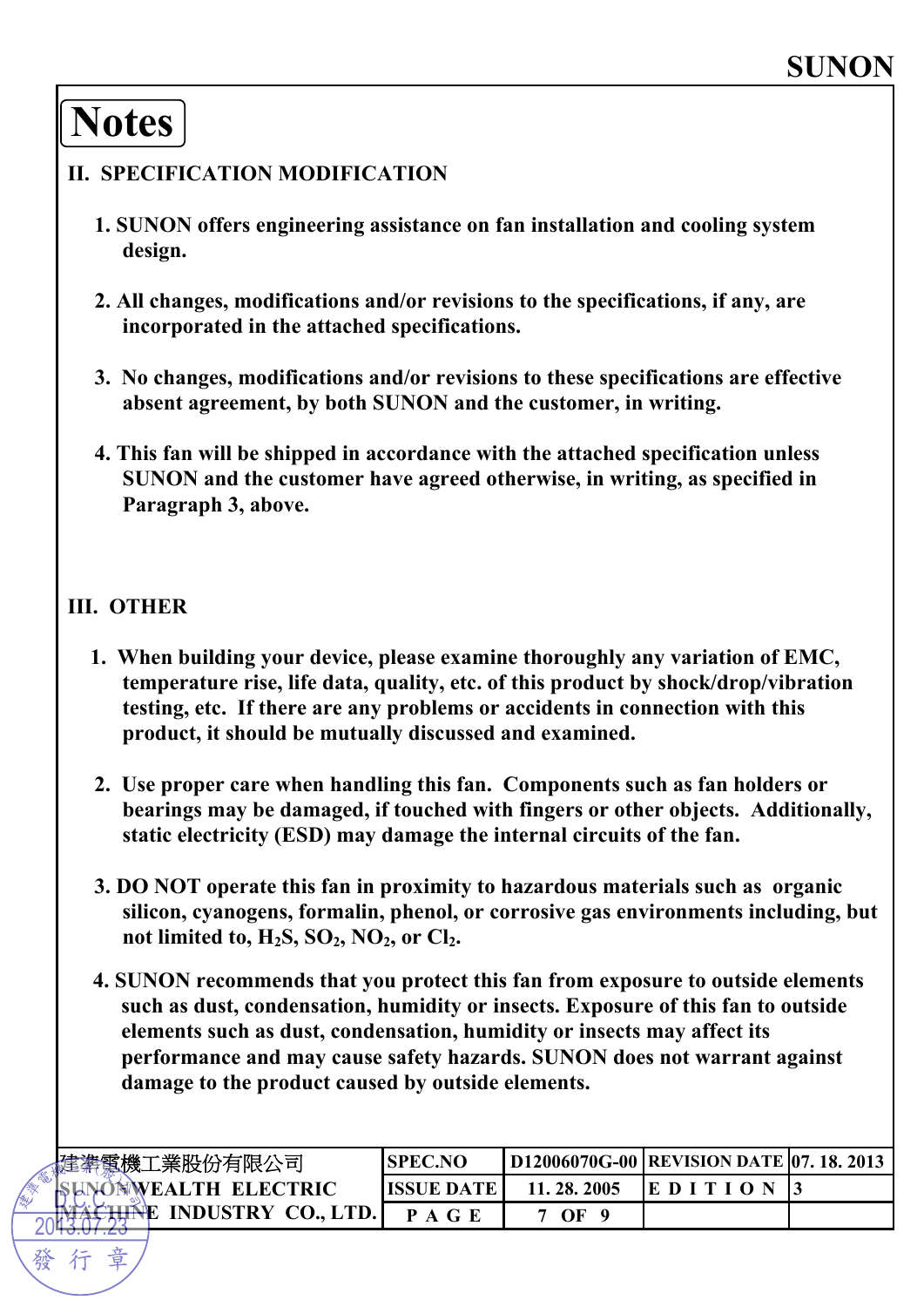# **Notes**

- **5. This fan must be installed properly and securely. Improper mounting may cause harsh resonance, vibration, and noise.**
- **6. Fan guards may prevent injury during handling or installation of the fan and are available for sale with this fan.**
- **7. Unless otherwise noted, all testing of this fan is conducted at 25°C ambient temperature and sixty-five percent (65%) relative humidity.**
- **8. DO NOT store this fan in an environment with high humidity. This fan must be stored in accordance with the attached specifications regarding storage temperature. If this fan is stored for more than 6 months, SUNON recommends functional testing before using.**
- **9. SUNON reserves the right to use components from multiple sources at its discretion. The use of components from other sources will not affect the specifications as described herein.**
- **10. The "Life Expectancy" of this fan has not been evaluated for use in combination with any end application. Therefore, the Life Expectancy Test Reports (L10 and MTTF Report) that relate to this fan are only for reference.**

#### **VI. WARRANTY**

**This fan is warranted against all defects which are proved to be fault in our workmanship and material for one year from the date of our delivery. The sole responsibility under the warranty shall be limited to the repair of the fan or the replacement thereof, at SUNON's sole discretion. SUNON will not be responsible for the failures of its fans due to improper handing, misuse or the failure to follow specifications or instructions for use. In the event of warranty claim, the customer shall immediately notify SUNON for verification. SUNON will not be responsible for any consequential damage to the customer's equipment as a result of any fans proven to be defective.**

| <sup>"</sup> "'靄機工業股份有限公司            | 'SPEC.NO           |            | D12006070G-00 REVISION DATE 07, 18, 2013 |  |
|--------------------------------------|--------------------|------------|------------------------------------------|--|
| <b>ISUNONWEALTH ELECTRIC</b>         | <b>IISSUE DATE</b> | 11.28.2005 | IE D I                                   |  |
| <del>ëhin</del> e industry co., ltd. | P A G E            | $\Omega$   |                                          |  |